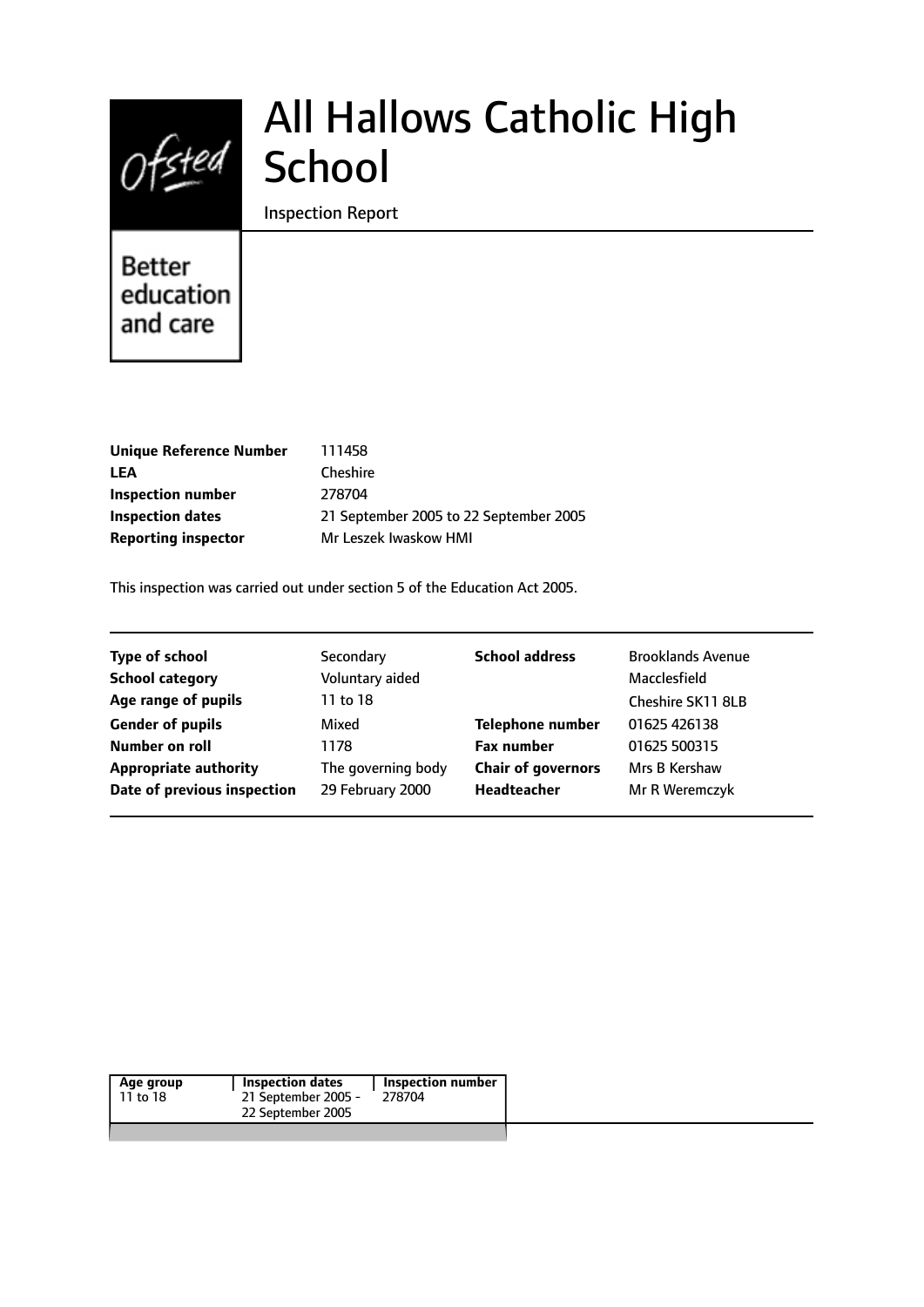#### Website: www.ofsted.gov.uk

This document may be reproduced in whole or in part for non-commercial educational purposes, provided that the information quoted is reproduced without adaptation and the source and date of publication are stated.

Further copies of this report are obtainable from the school. Under the Education Act 2005, the school must provide a copy of this report free of charge to certain categories of people. A charge not exceeding the full cost of reproduction may be made for any other copies supplied.

<sup>©</sup> Crown copyright 2006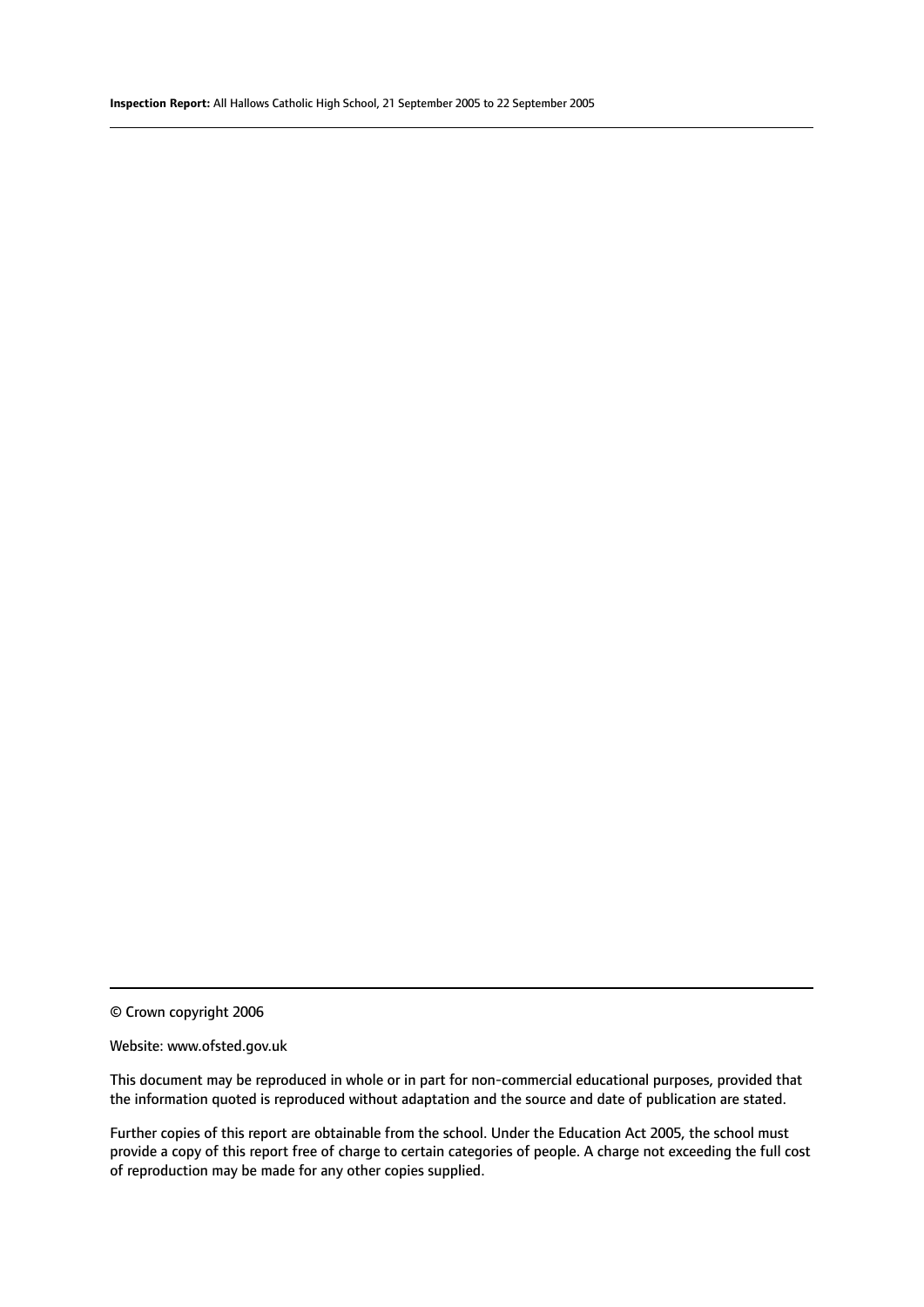## **Introduction**

The inspection was carried out by one of Her Majesty's Inspectors.

## **Description of the school**

The school is a Roman Catholic, voluntary aided 11-18 mixed comprehensive school with a sixth form broadly in line with the size of other sixth forms. The school overall is larger than average with 1,131 pupils. Recent local secondary school reorganisation has led to expansion and an extensive ongoing building programme.

The pupils are drawn from a relatively wide area and the intake is predominantly of pupils from white British backgrounds. Attainment on entry is well above average. Few pupils have learning difficulties and/or disabilities. The school has a stable pupil population in both the main school and sixth form.

There have been significant changes to the leadership group over the past three years and recently another new group has been established. There has also been a significant turnover of staff over the last two years.

The school is linked for a variety of purposes with its partner primary schools, the other three high schools across the town and a special school. Local consortium arrangements for sixth form provision are at a very early stage of development.

Currently, an application for specialist school status in mathematics and computing is being prepared.

#### **Key for inspection grades**

| Grade 1 | Outstanding  |
|---------|--------------|
| Grade 2 | Good         |
| Grade 3 | Satisfactory |
| Grade 4 | Inadequate   |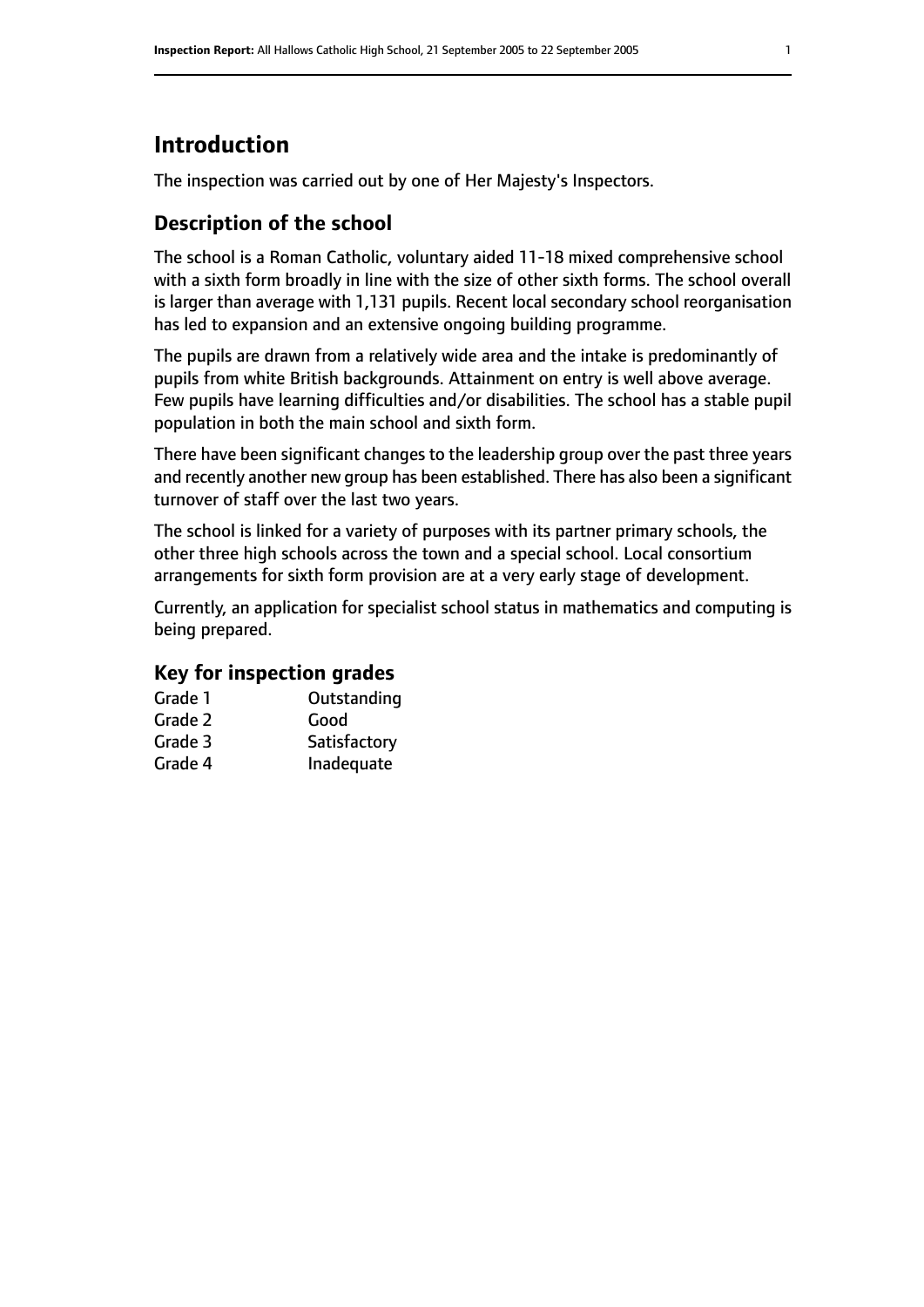## **Overall effectiveness of the school**

#### **Grade: 4**

In accordance with section 13 (3) of the Education Act 2005, HMCI is of the opinion that this school requires special measures because it is failing to give its pupils an acceptable standard of education and the persons responsible for leading, managing or governing the school are not demonstrating the capacity to secure the necessary improvement in the school.

The school considers itself to be providing a good education for all of its pupils and students. Inspectors judge this not to be the case. Pupils and students attain above average standards but most could achieve better. The greater majority show maturity and great potential, however, provision in the school currently does not fully meet their needs. There is great variation and inconsistency in the progress the pupils and students make in different subjects with different teachers. Many are not provided with sufficient challenges to match their abilities. This is especially evident for the more able pupils and students.

Communication within the school and across the wider community is not always perceived to be effective with parents particularly expressing concerns. Management has not fully understood that putting processes into place does not necessarily lead to success or impact on pupils' and students' learning and development. Initiatives have lacked rigour and sustained impact. Weaknesses in provision have not been sufficiently challenged. Since the last inspection, leadership and management at all levels have not shown sufficient capacity to improve and meet the many new, innovative and exciting challenges facing schools today. The school is judged to be ineffective overall and as such cannot be providing satisfactory value for money.

#### **Effectiveness and efficiency of the sixth form**

#### **Grade: 3**

The school judges sixth form provision to be very effective and in some respects it is. Students enjoy very good relationships with their peers, are well supported and guided by their teachers and tutors, retention rates are high and progress into further education or employment is secure. Even though standards are relatively high they could be consistently better. Students' academic achievement is only satisfactory compared to their abilities. There is some variation in departmental performance and examination results. The use of data to set clear targets for students to support their learning is underdeveloped. Measures to monitor underperformance are not rigorous enough. The relative status of the head of sixth form impedes her ability to exert major influence on the sixth form's development.

#### **What the school should do to improve further**

- $\cdot$  Ensure that management at all levels is working effectively in partnership to improve the level of provision and outcomes for pupils.
- Ensure greater consistency across the school in terms of teaching and learning as well as subject leadership and management in order to raise achievement.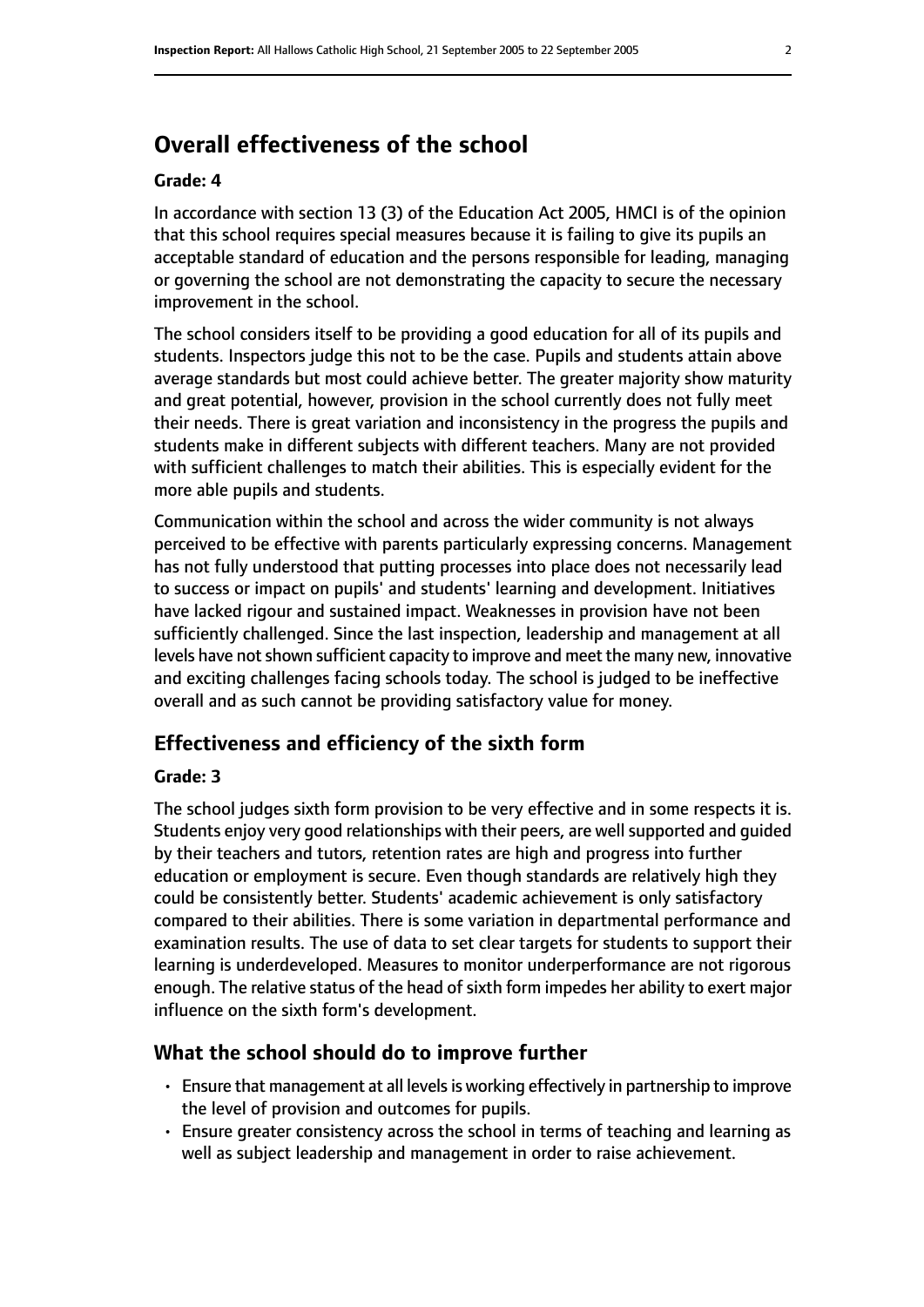• Develop more effective and clear communication within the school and with the wider school community in order to promote more effective partnership with parents and learners in order to meet their varying needs.

### **Achievement and standards**

#### **Grade: 3**

Standards of pupils on entry to the school are considerably above average but are only average in relation to their abilities when they leave the school. Their progress therefore through the school is only satisfactory. Overall, most make satisfactory progress at Key Stage 3. On the whole, examination results are well above the national average in both the main school and sixth form. However, there is marked variation between the results of different subjects from one year to the next. At general certificate of secondary education (GCSE) pupils usually perform well in English literature, design technology and physical education, but not in mathematics. In the sixth form results tend to be higher in English language and business studies and less good in information and communication technology (ICT). The variability between subjects prevents pupils' overall progress from being more than satisfactory. Throughout the school teachers are not being consistent in making effective use of information about pupils' performance. Consequently, they do not set rigorous enough targets in order to check pupils' and students' progress.

#### **Personal development and well-being**

#### **Grade: 3**

#### **Grade for sixth form: 2**

Most pupils enjoy being part of this school. In the main they speak warmly about staff and are happy to talk about their work and involvement in extra-curricular activities. Some show pride in representing the school in local sports competitions, for example. Supportive relationships are evident in many areas of the school. Attendance is satisfactory overall but some pupils do not always arrive on time for lessons.

Pupils show growth in elements of their spiritual, moral, social and cultural development. Peer mentors in Years 10 and 11 have had some success when working with the younger year groups. They help them to settle in and generally provide positive role models. Most pupils are keen to learn. Many pupils are cooperative, particularly when teachers provide them with opportunities to work with others and inject lessons with enthusiastic teaching. However, there are times when pupils feel less comfortable in school, such as at lunchtimes and in some lessons. The school still has some work to do to make these pupils feel more secure. Some pupils and parents express concerns about consistent personal experiences of inappropriate behaviour.

Pupils listen to the school's positive messages about healthy lifestyles but many have yet to put these ideas into practice. Pupils do not yet receive enough opportunities to learn about what it means to live in a multicultural society.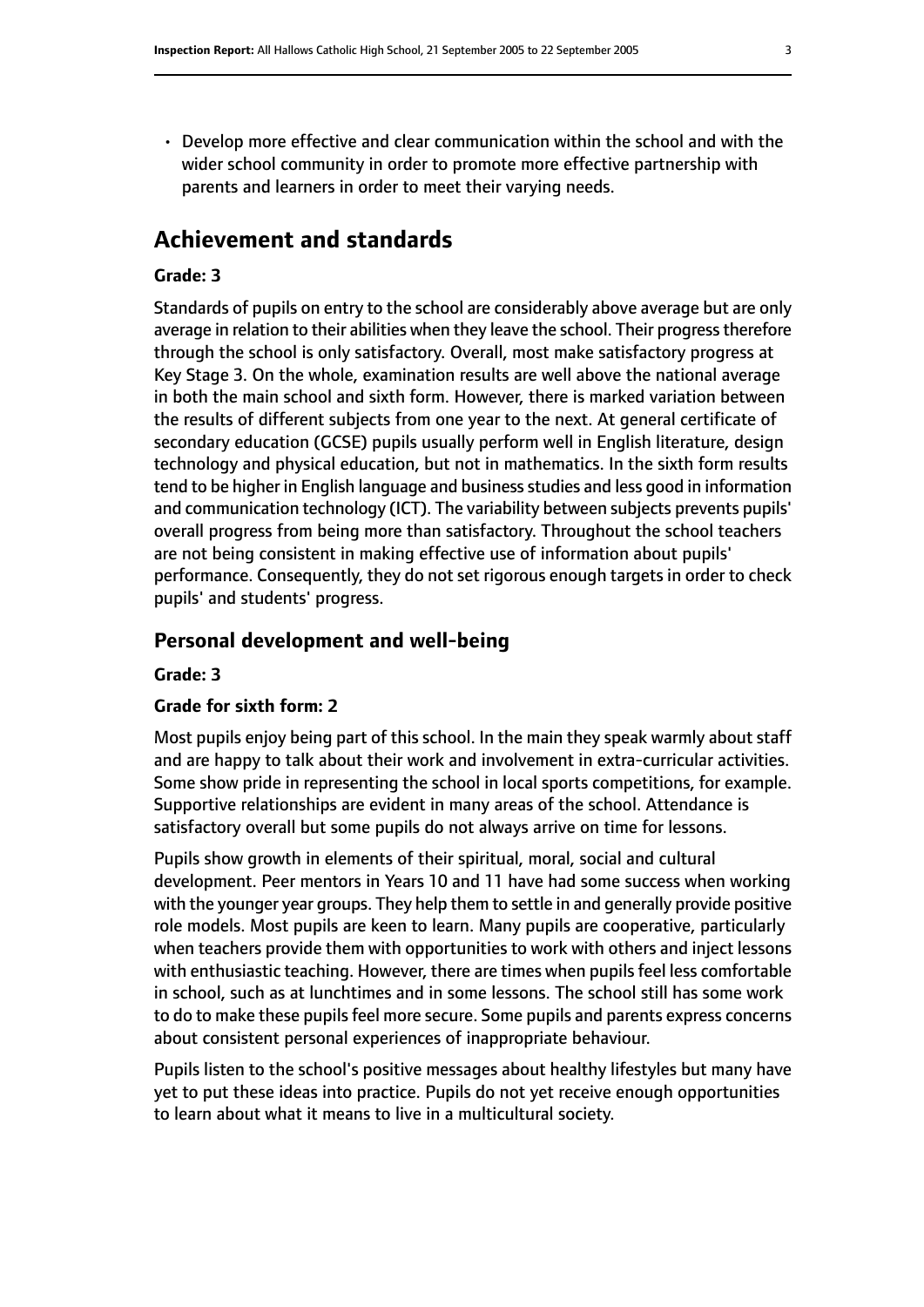## **Quality of provision**

#### **Teaching and learning**

#### **Grade: 3**

Inspectors found teaching and learning to be satisfactory in the main school and the sixth form. This differs from the school's judgement of good. There is variation in teaching despite some good and occasionally outstanding lessons. This results in overall progress that is no better than satisfactory. It also contributes to the differences in examination results between subjects.

In the best lessons good use of open-ended questions and tasks frequently challenge learners to think and work independently. These lessons often include the chance to work with others. Learners clearly enjoy these ways of working. In drama and art such methods helped Year 10 pupils to deepen their appreciation of techniques when they assessed each other's work. In the less effective lessons the teachers tend to direct the lesson too much. The learners do not have enough chance to think for themselves. The work does not always challenge the different levels of abilities in a class, especially the more able. The pace of learning in these lessons tends to be slower. As a result the pupils have less enthusiasm and do not do as well as they could.

There is a similar lack of consistency in the way teachers use assessment and give feedback to pupils. While teachers of design technology and business make sure that all learners know how well they are doing and how to improve, this does not happen as effectively in all lessons. Recent initiatives to make better use of assessment to improve learning have still to make an impact across the school.

#### **Curriculum and other activities**

#### **Grade: 3**

#### **Grade for sixth form: 2**

An appropriate range of subjects is provided in Key Stage 3. There is a suitable balance of mixed ability and setted groups to support teaching. The curriculum in Key Stage 4 has recently expanded to include two vocational subjects in which pupils have not yet taken external examinations. Progression routes for these pupils into the sixth form have not yet been settled. Non-examination courses, such as personal, social, health and citizenship education have recently been strengthened. Improvement in ICT provision has been too slow and the majority of Key Stage 4 pupils still do not receive their proper entitlement. Literacy and numeracy initiatives have not been established well enough to promote standards across the curriculum. The school has been slow to focus on the needs of gifted and talented pupils. Very recent initiatives are providing better opportunities for some more able pupils in mathematics and science in Year 10. The sixth form curriculum is broadened by the provision of general studies courses for which all pupils are entered. There is a wide range of extra-curricular activities with good participation rates, for example, in music and sport. Careers guidance in lessons has been improved and support from the onsite Connexions service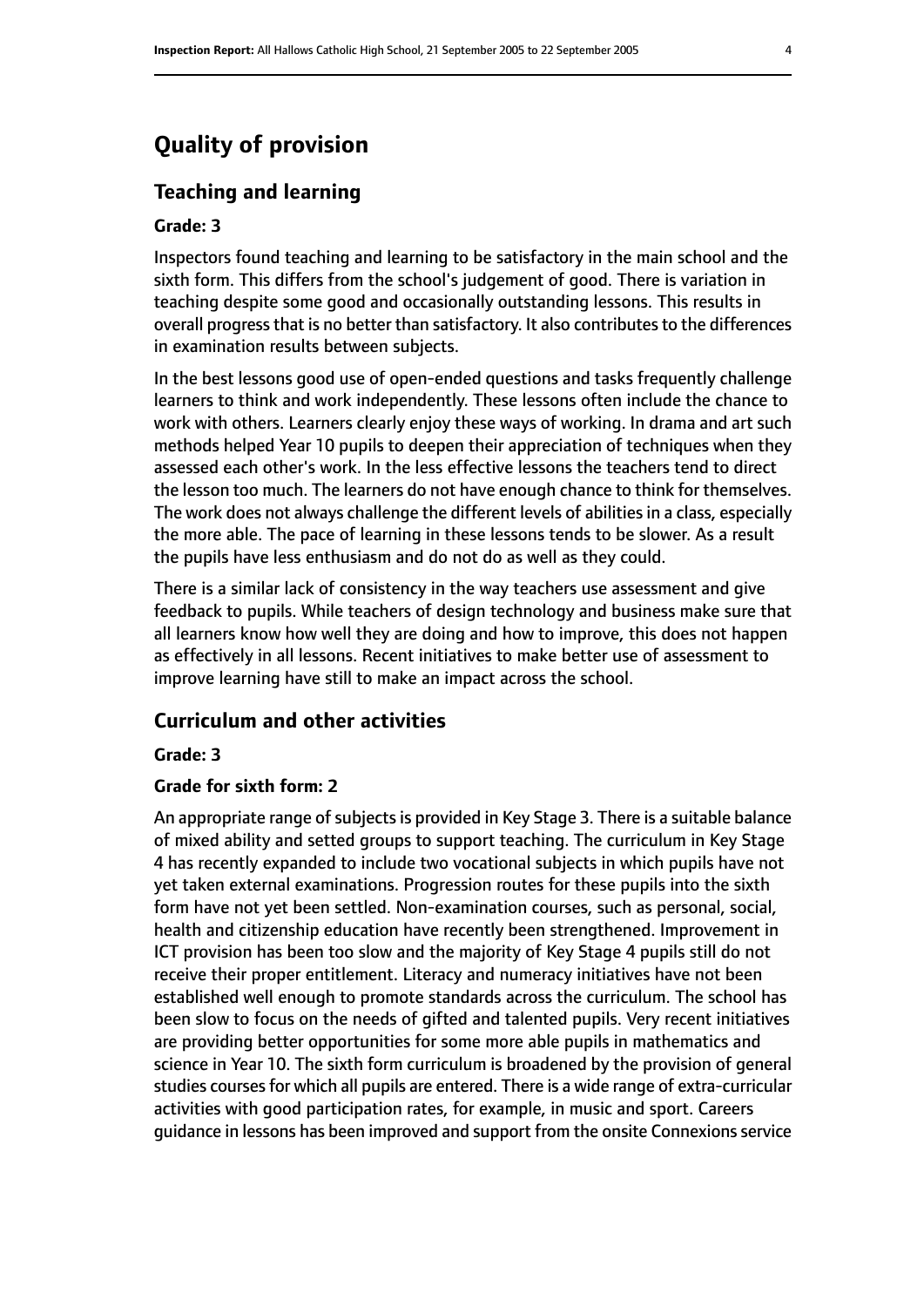is good. The views of pupils and parents on the curriculum have not been sought directly.

#### **Care, guidance and support**

#### **Grade: 3**

#### **Grade for sixth form: 2**

The commitment of key staff to assure the general safety and well-being of pupils is tangible as they speak with passion about the impact they have on outcomes for some of the most vulnerable members of the school community. Pupils' individual circumstances are carefully considered and the school makes every effort to reintegrate disaffected pupils and to support their successful return to school. There are some striking success stories of pupils with significant personal or behavioural issues being sensitively addressed by experienced staff. Day to day behavioural routines are less secure. The school has already recognised this and has started to take action to tackle the issue of the day-to-day behaviour of pupils. However, a small but significant number of both parents and pupils have expressed real concerns about incidents of bullying and the effectiveness of the school's response. Generally, parents appreciate the levels of care shown to their children.

The school provides good levels of support and guidance for sixth form students and these help them move on successfully to the world of work or further education.

## **Leadership and management**

#### **Grade: 4**

#### **Grade for sixth form: 3**

The overall quality of leadership and management at all levels is inadequate. The inspection findings differ from the school's evaluation of its performance in all aspects of provision. There is not a well ordered sense of priorities. Across management there has been a lack of a shared understanding of the key priorities which will need to be developed to move the school forward. The headteacher has not evaluated well enough the school's effectiveness nor identified priorities for improvement which reflect the school's greatest needs. The governing body is supportive but has not been sufficiently active as a 'critical friend' to monitor developments and effect change. Issues linked to behaviour, bullying and underachievement at higher grades have not been challenged with sufficient rigour. A policy on race equality has not been fully implemented as required.

Many systems and procedures have been put into place but their impact in moving the school forward has been piecemeal and not always sustained. For example, whole school awareness of the key area of literacy across the curriculum was initially raised. However, management did not ensure that the momentum to improve quality across the school was maintained. Coordination and management of this important area are not evident.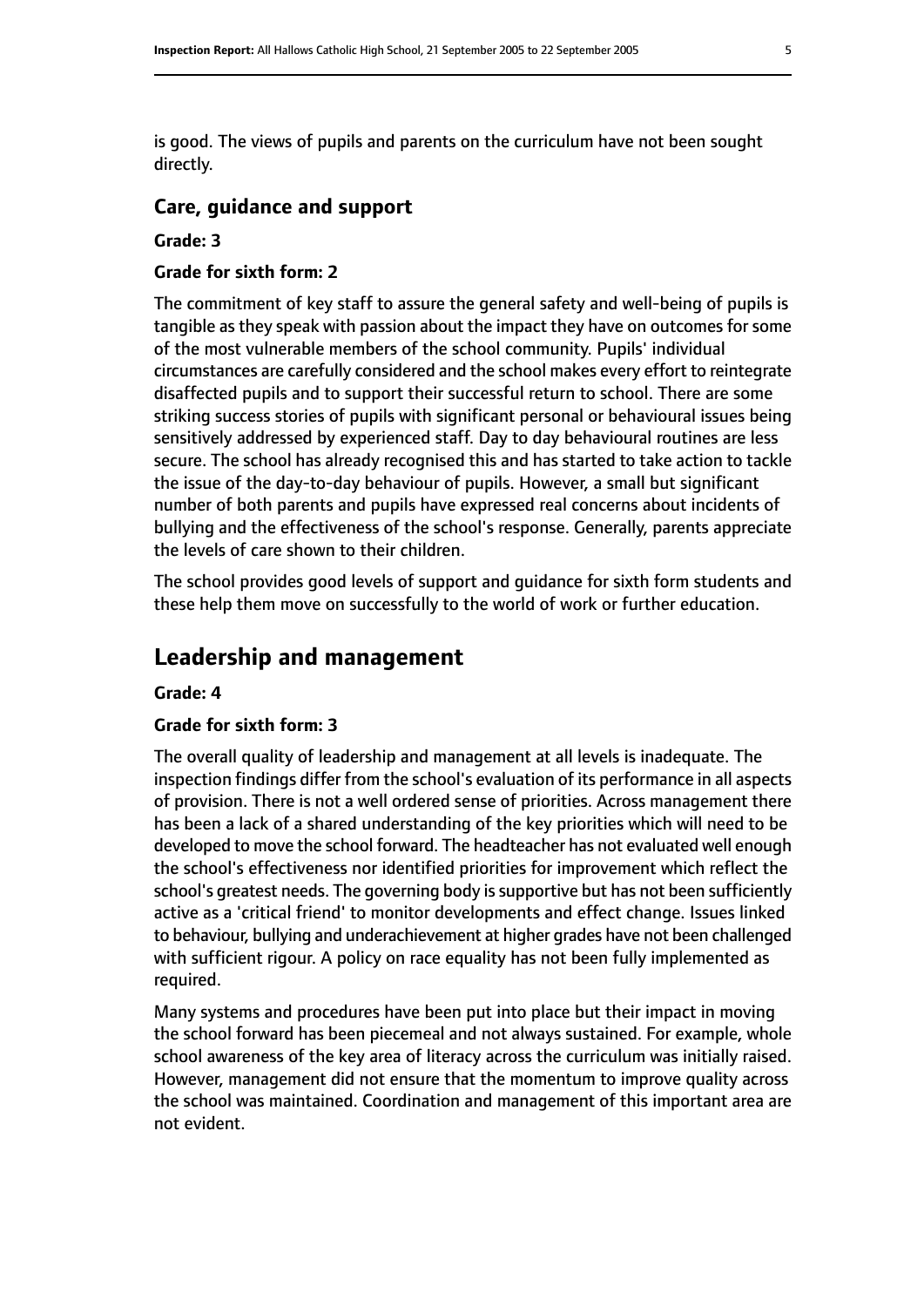Many inconsistencies in aspects of school life are evident. This is apparent through the variable performance of curriculum areas, variations in quality of teaching and learning and differences across the school in the quality of subject management. After a period of management instability recent changes to the senior management team structure are a positive move. These changes have not had time to impact significantly and initiate improvement across the school.

Management has been unsatisfactory because teaching and learning have not been checked rigorously nor have underachieving departments been sufficiently challenged to enable them to improve quickly enough.

Communication within the school is not consistent. Pupils also lack a clear channel to express their opinions and some parents do not feel that sufficient account is taken of their views. The school does not yet focus sufficiently on pupils' learning and their outcomes and not all staff implement the school's systems as well or as consistently as they need to. There have been improvements in some areas since the last inspection but, significantly, some of these have been modest and other issues such as behaviour have not been fully addressed.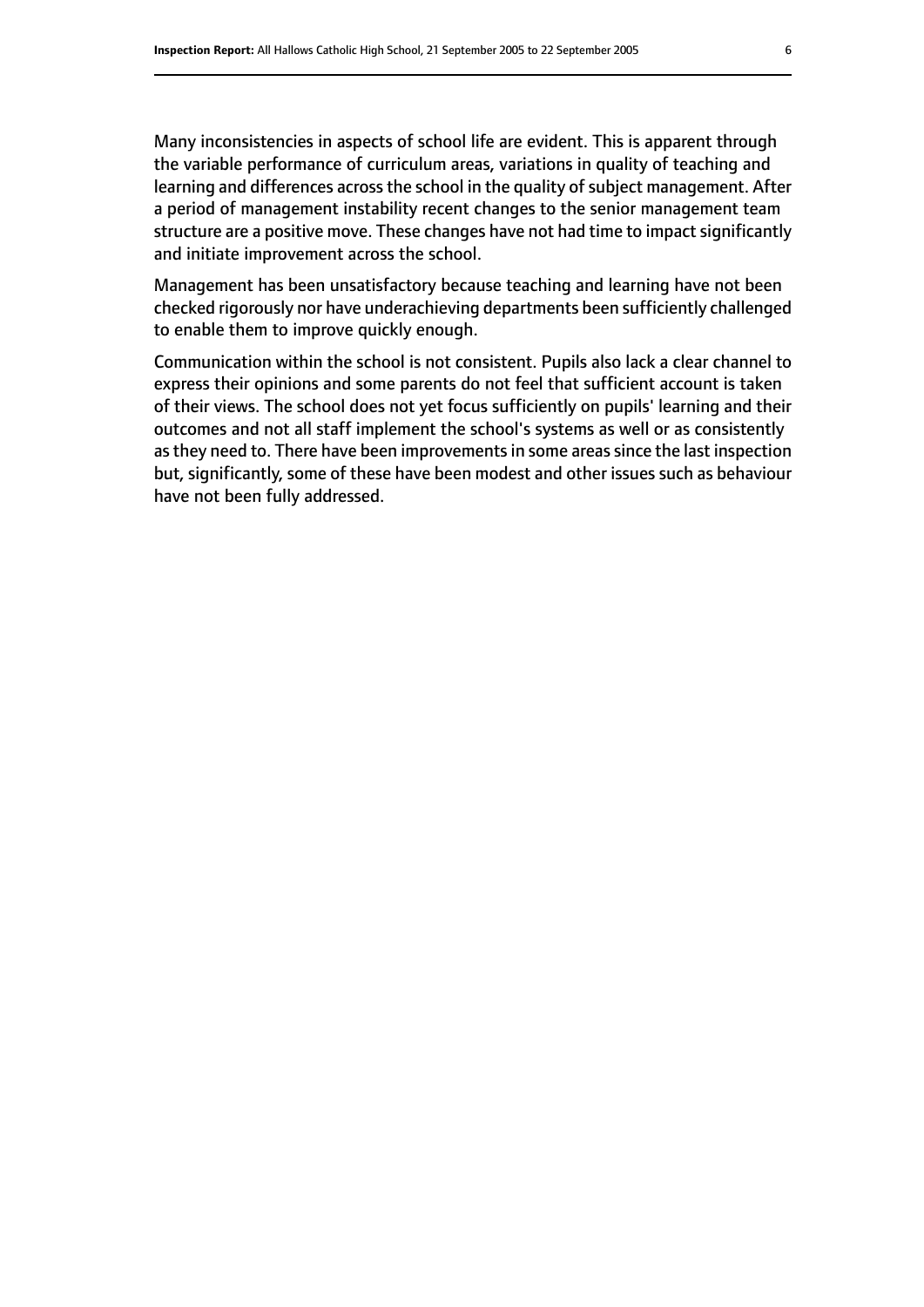**Any complaints about the inspection or the report should be made following the procedures set out inthe guidance 'Complaints about school inspection', whichis available from Ofsted's website: www.ofsted.gov.uk.**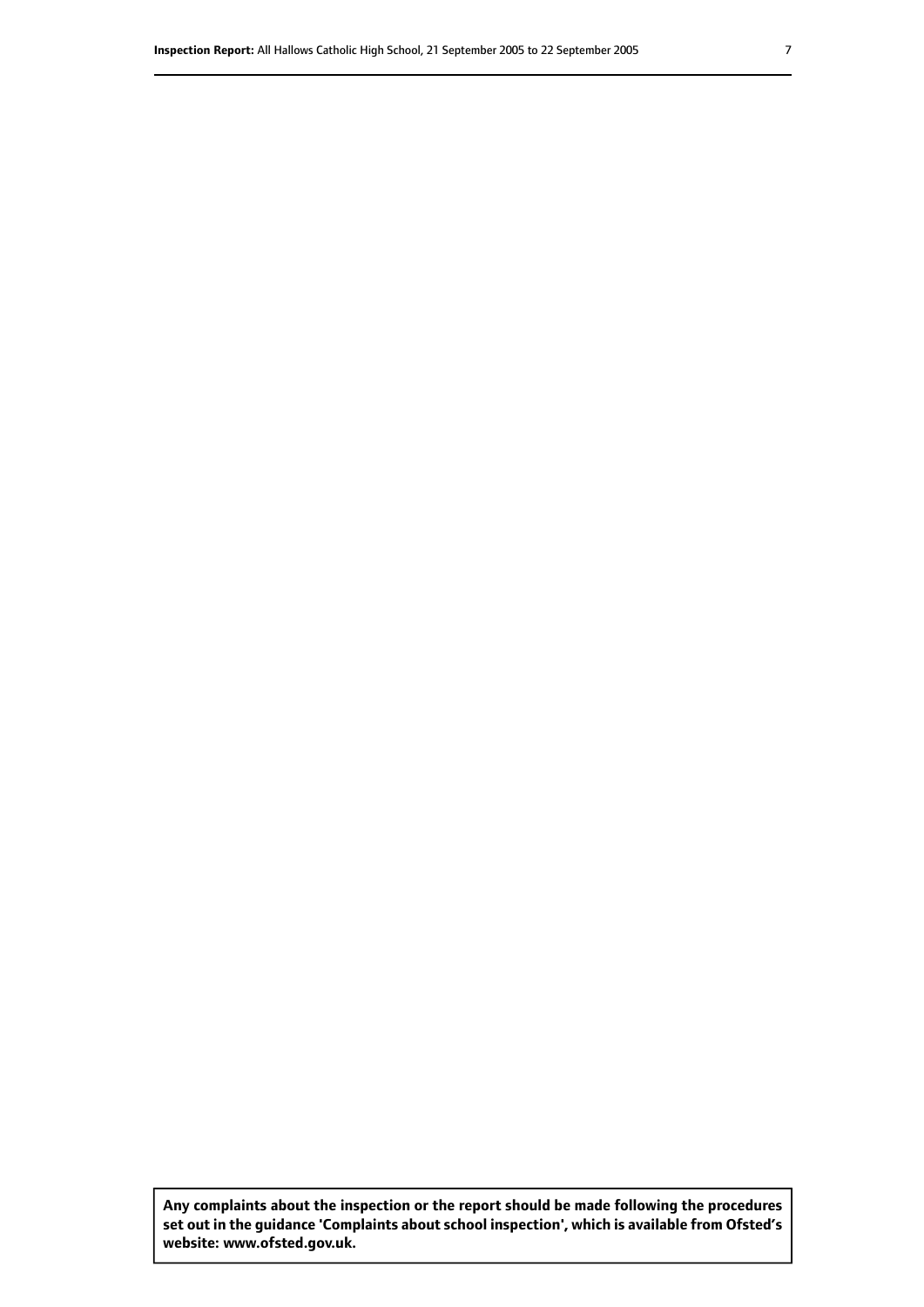## **Inspection judgements**

| Key to judgements: grade 1 is outstanding, grade 2 good, grade 3 | <b>School</b>  | $16-19$ |
|------------------------------------------------------------------|----------------|---------|
| satisfactory, and grade 4 inadequate                             | <b>Overall</b> |         |

#### **Overall effectiveness**

| How effective, efficient and inclusive is the provision of education,<br>integrated care and any extended services in meeting the needs of<br>learners? |    |           |
|---------------------------------------------------------------------------------------------------------------------------------------------------------|----|-----------|
| How well does the school work in partnership with others to promote<br>learners' well-being?                                                            | 4  |           |
| The quality and standards in foundation stage                                                                                                           | ΝA | <b>NA</b> |
| The effectiveness of the school's self-evaluation                                                                                                       |    |           |
| The capacity to make any necessary improvements                                                                                                         | No | No        |
| Effective steps have been taken to promote improvement since the last<br>inspection                                                                     | No | No        |

#### **Achievement and standards**

| How well do learners achieve?                                                                                 |  |
|---------------------------------------------------------------------------------------------------------------|--|
| The standards <sup>1</sup> reached by learners                                                                |  |
| How well learners make progress, taking account of any significant variations  <br>between groups of learners |  |
| How well learners with learning difficulties and disabilities make progress                                   |  |

#### **Personal development and well-being**

| How good is the overall personal development and well-being of the<br>learners?                                  |  |
|------------------------------------------------------------------------------------------------------------------|--|
| The extent of learners' spiritual, moral, social and cultural development                                        |  |
| The behaviour of learners                                                                                        |  |
| The attendance of learners                                                                                       |  |
| How well learners enjoy their education                                                                          |  |
| The extent to which learners adopt safe practices                                                                |  |
| The extent to which learners adopt healthy lifestyles                                                            |  |
| The extent to which learners make a positive contribution to the community                                       |  |
| How well learners develop workplace and other skills that will contribute to<br>their future economic well-being |  |

#### **The quality of provision**

| How effective are teaching and learning in meeting the full range of<br>the learners' needs?          |  |
|-------------------------------------------------------------------------------------------------------|--|
| How well do the curriculum and other activities meet the range of<br>needs and interests of learners? |  |
| How well are learners cared for, guided and supported?                                                |  |

 $^1$  Grade 1 - Exceptionally and consistently high; Grade 2 - Generally above average with none significantly below average; Grade 3 - Broadly average; Grade 4 - Exceptionally low.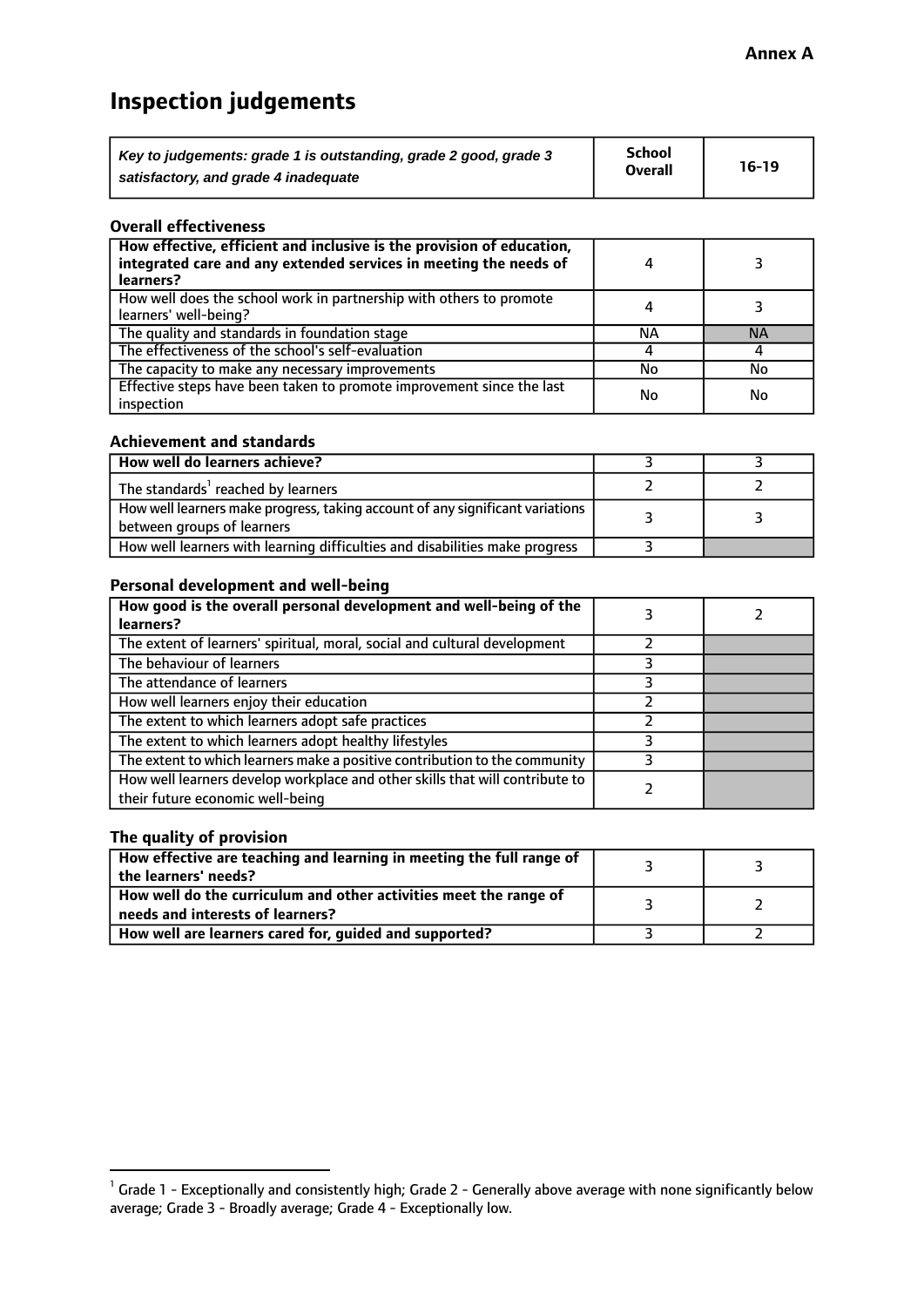### **Leadership and management**

| How effective are leadership and management in raising achievement<br>and supporting all learners?                                              |     |     |
|-------------------------------------------------------------------------------------------------------------------------------------------------|-----|-----|
| How effectively leaders and managers at all levels set clear direction leading<br>to improvement and promote high quality of care and education | 4   |     |
| How effectively performance is monitored, evaluated and improved to meet<br>challenging targets, through quality assurance and self-review      |     |     |
| How well equality of opportunity is promoted and discrimination tackled so<br>that all learners achieve as well as they can                     |     |     |
| How effectively and efficiently resources are deployed to achieve value for<br>money                                                            |     |     |
| The extent to which governors and other supervisory boards discharge their<br>responsibilities                                                  |     |     |
| The adequacy and suitability of staff to ensure that learners are protected                                                                     | Yes | Yes |

| The extent to which schools enable learners to be healthy                                     |            |
|-----------------------------------------------------------------------------------------------|------------|
| Learners are encouraged and enabled to eat and drink healthily                                | No         |
| Learners are encouraged and enabled to take regular exercise                                  | <b>Yes</b> |
| Learners are discouraged from smoking and substance abuse                                     | Yes        |
| Learners are educated about sexual health                                                     | Yes        |
| The extent to which providers ensure that learners stay safe                                  |            |
| Procedures for safeguarding learners meet current government requirements                     | Yes        |
| Risk assessment procedures and related staff training are in place                            | <b>Yes</b> |
| Action is taken to reduce anti-social behaviour, such as bullying and racism                  | No         |
| Learners are taught about key risks and how to deal with them                                 | Yes        |
| The extent to which learners make a positive contribution                                     |            |
| Learners are helped to develop stable, positive relationships                                 | <b>Yes</b> |
| Learners, individually and collectively, participate in making decisions that affect them     |            |
| Learners are encouraged to initiate, participate in and manage activities in school and the   | <b>Yes</b> |
| wider community                                                                               |            |
| The extent to which schools enable learners to achieve economic well-being                    |            |
| There is provision to promote learners' basic skills                                          | Yes        |
| Learners have opportunities to develop enterprise skills and work in teams                    | Yes        |
| Careers education and quidance is provided to all learners in key stage 3 and 4 and the sixth | Yes        |
| form                                                                                          |            |
| Education for all learners aged 14-19 provides an understanding of employment and the         | Yes        |
| economy                                                                                       |            |